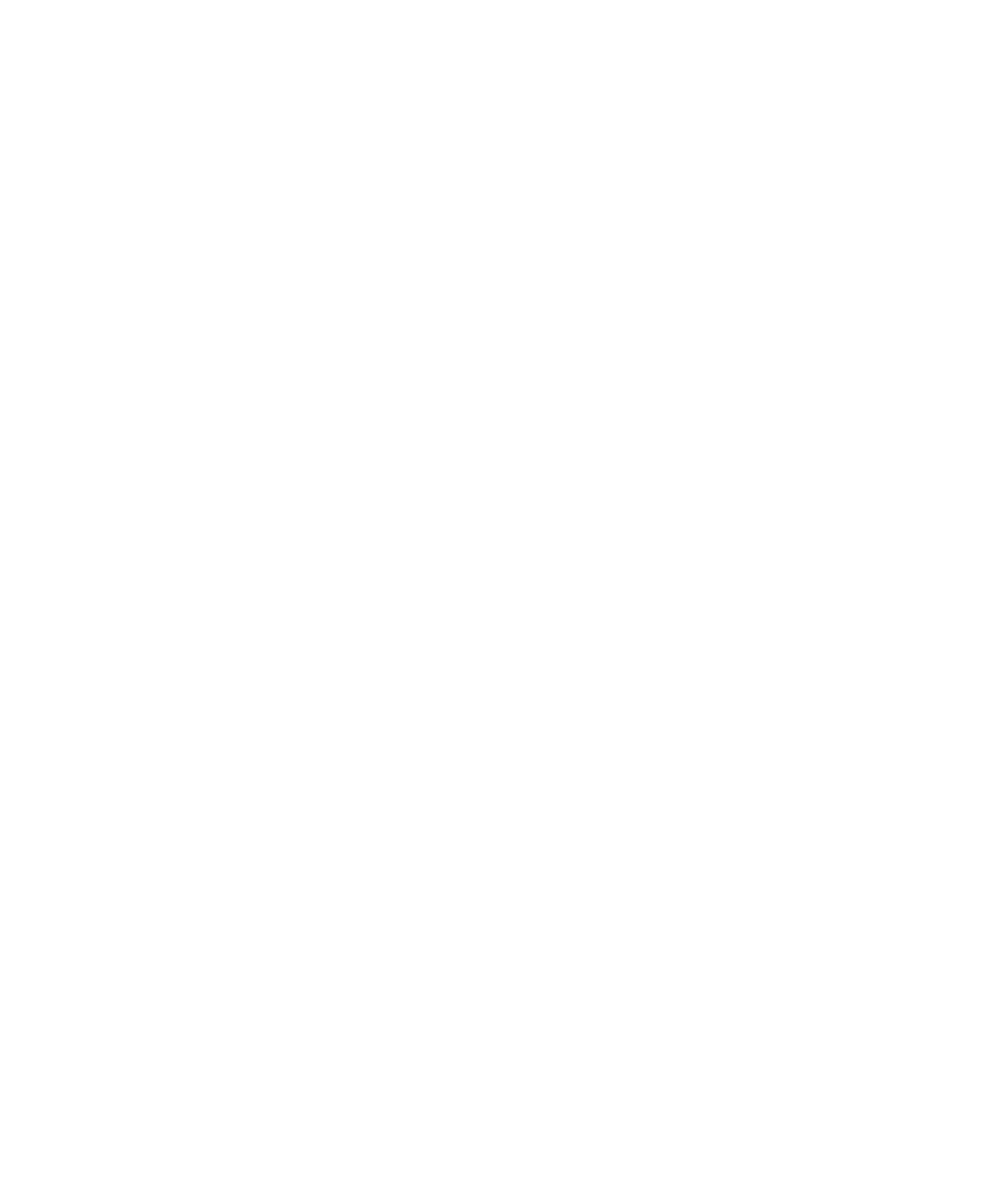**Palm Sunday of the Passion of the Lord**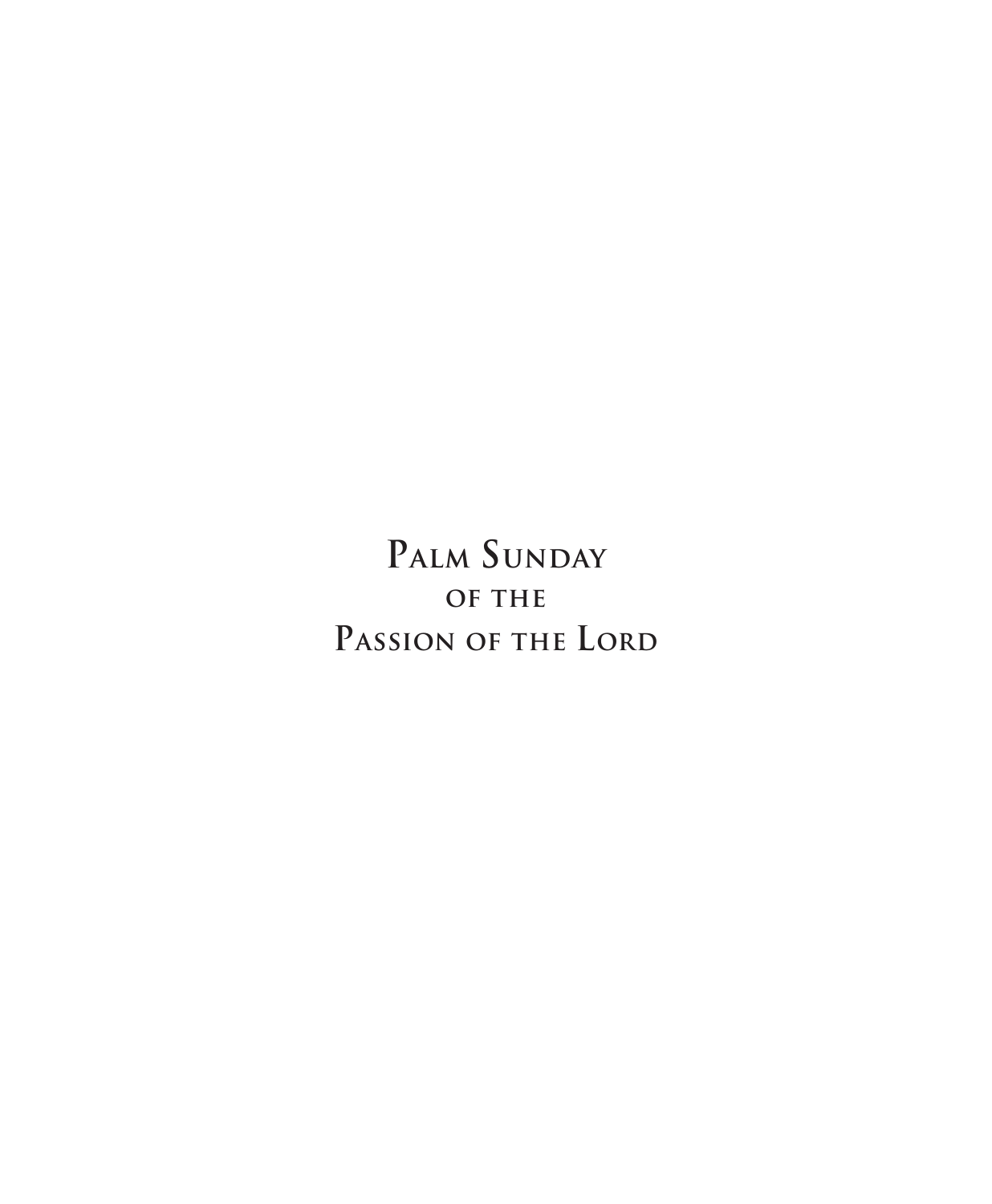# **The Commemoration of the Lord's Entrance into Jerusalem**

 $(10:30 \text{ AM})$ 

*The ministers and faithful will assemble in the courtyard where the palms will be blessed and there the Solemn Procession to the Church begins.*

#### **A ntiphon**

Hosanna to the Son of David; blessed is he who comes in the name of the Lord, the King of Israel. Hosanna in the highest.

 *(Matthew 21:9)* 

**I ntroduction**

### **Blessing of Palms**

**Gospel** Luke 19:28-40

Jesus proceeded on his journey up to Jerusalem. As he drew near to Bethphage and Bethany at the place called the Mount of Olives, he sent two of his disciples. He said, "Go into the village opposite you, and as you enter it you will find a colt tethered on which no one has ever sat. Untie it and bring it here. And if anyone should ask you, 'Why are you untying it?' you will answer, 'The Master has need of it.'" So those who had been sent went off and found everything just as he had told them. And as they were untying the colt, its owners said to them, "Why are you untying this colt?" They answered, "The Master has need of it." So they brought it to Jesus, threw their cloaks over the colt, and helped Jesus to mount. As he rode along, the people were spreading their cloaks on the road; and now as he was approaching the slope of the Mount of Olives, the whole multitude of his disciples began to praise God aloud with joy for all the mighty deeds they had seen. They proclaimed: "Blessed is the king who comes in the name of the Lord. Peace in heaven and glory in the highest." Some of the Pharisees in the crowd said to him, "Teacher, rebuke your disciples." He said in reply, "I tell you, if they keep silent, the stones will cry out!"

The Gospel of the Lord. **Praise to you, Lord Jesus Christ.**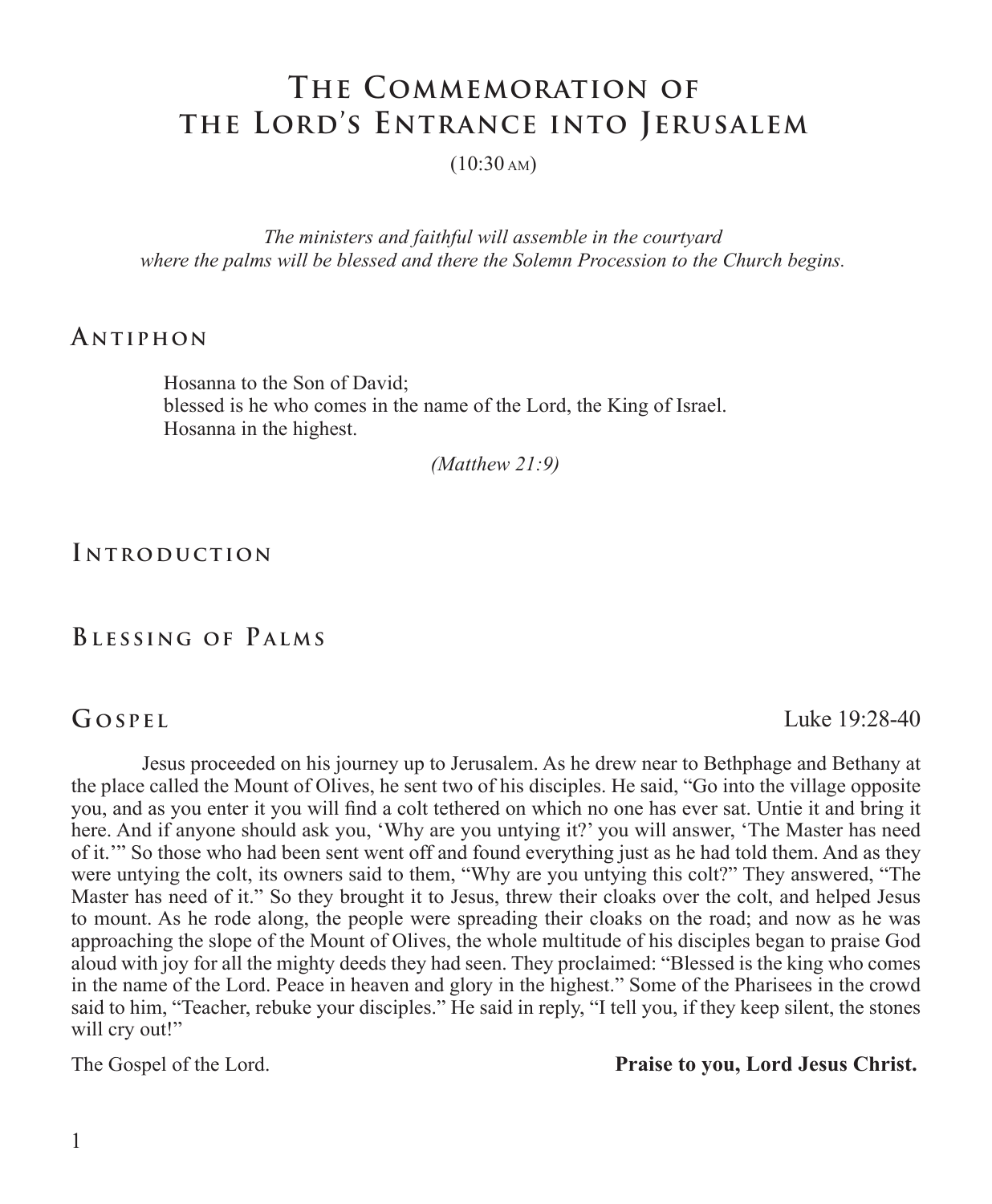Deacon: Dear brothers and sisters. like the crowds who acclaimed Jesus in Jerusalem, let us go forth in peace.

*As the procession moves from the courtyard toward the Cathedral church, all join in singing the hymn* To Jesus Christ, Our Sovereign King*.*



Text: Martin B. Hellrigel, 1891-1981, alt., © 1941, Irene C. Mueller Tune: ICH GLAUB AN GOTT, 8 7 8 7 with refrain; *Mainz Gesangbuch*, 1870

*Once the procession reaches the doors of the Cathedral church, all join in singing the hymn* All Glory, Laud, and Honor*.*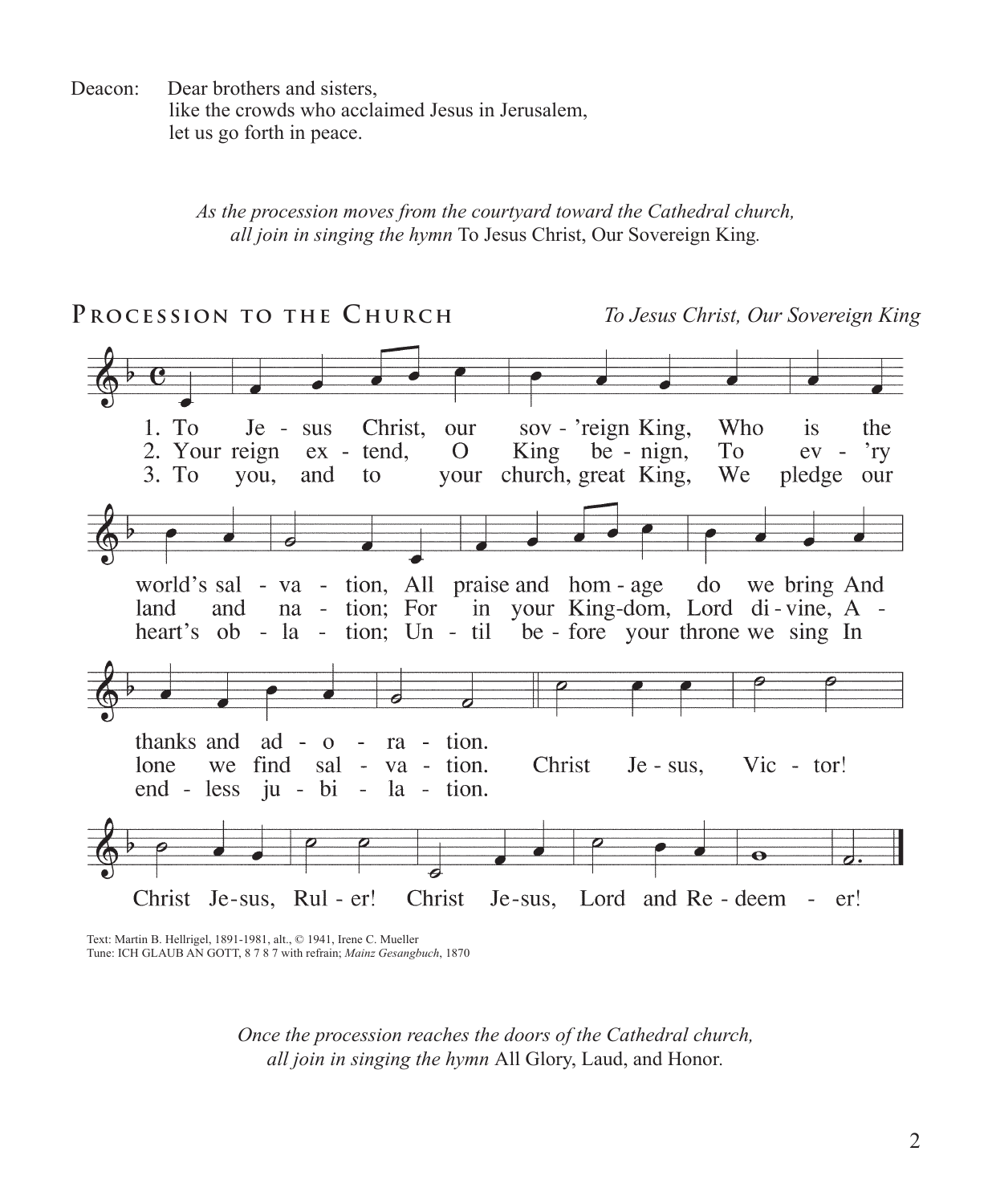# **ORDER OF MASS**

**Processional Hymn** *All Glory, Laud, and Honor*



Text: *Gloria, laus et honor*; Theodulph of Orelans, c.760-821; tr. by John M. Neale, 1818-1866, alt. Tune: ST. THEODULPH, 7 6 7 6; Melchior Teschiner, 1584-1635

### (6:00 & 8:00) **Penitential A ct**

# **C ollect**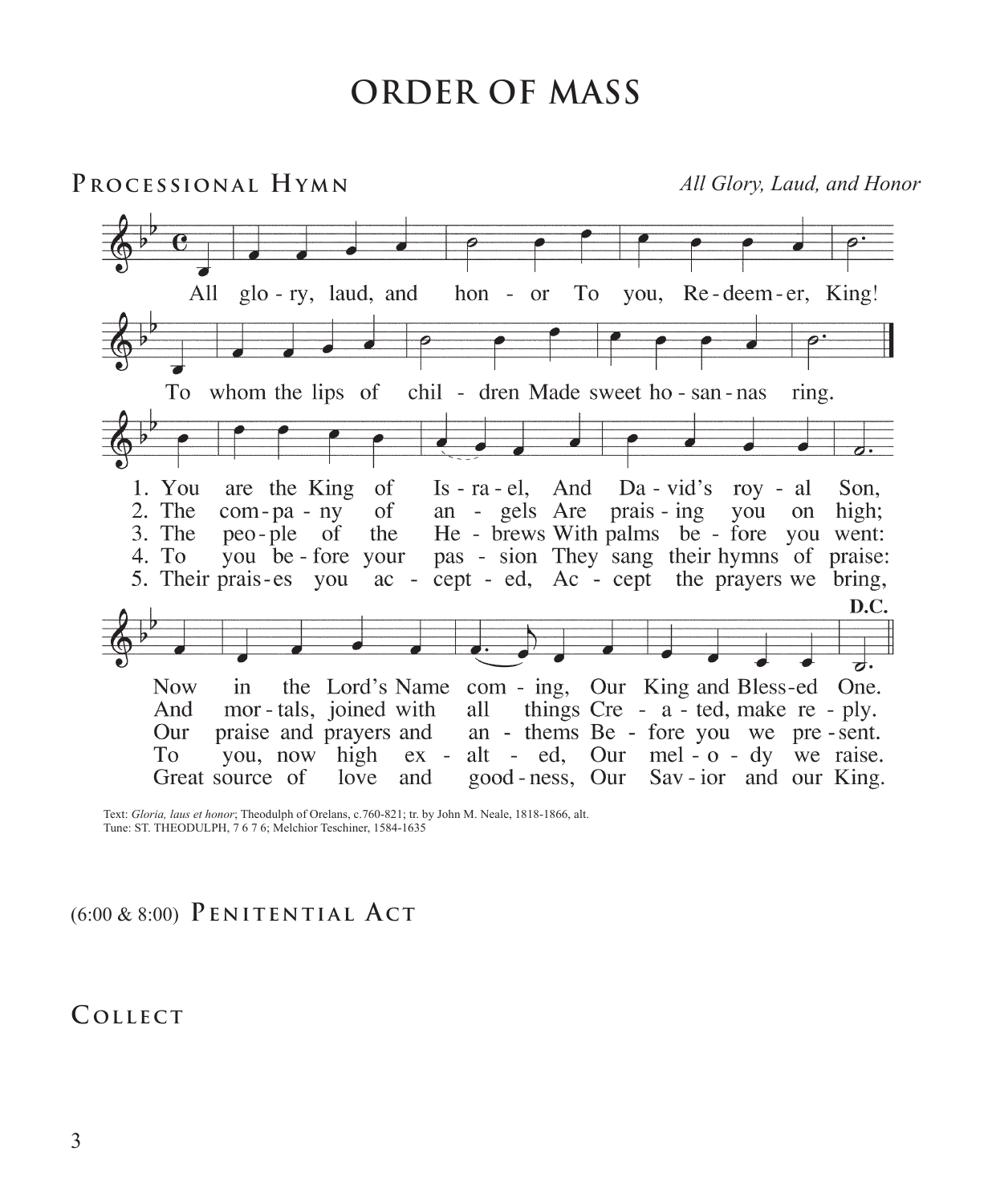# **Liturgy of the Word**

*The readings may be found at #1049 in the Worship hymnal.*

# **Reading I** Isaiah 50:4-7



# **The Passion of Our Lord Jesus Christ** Luke 22:14—23:56

*The Passion of Our Lord Jesus Christ may be found at #1052 in the Worship hymnal.*

**Homily**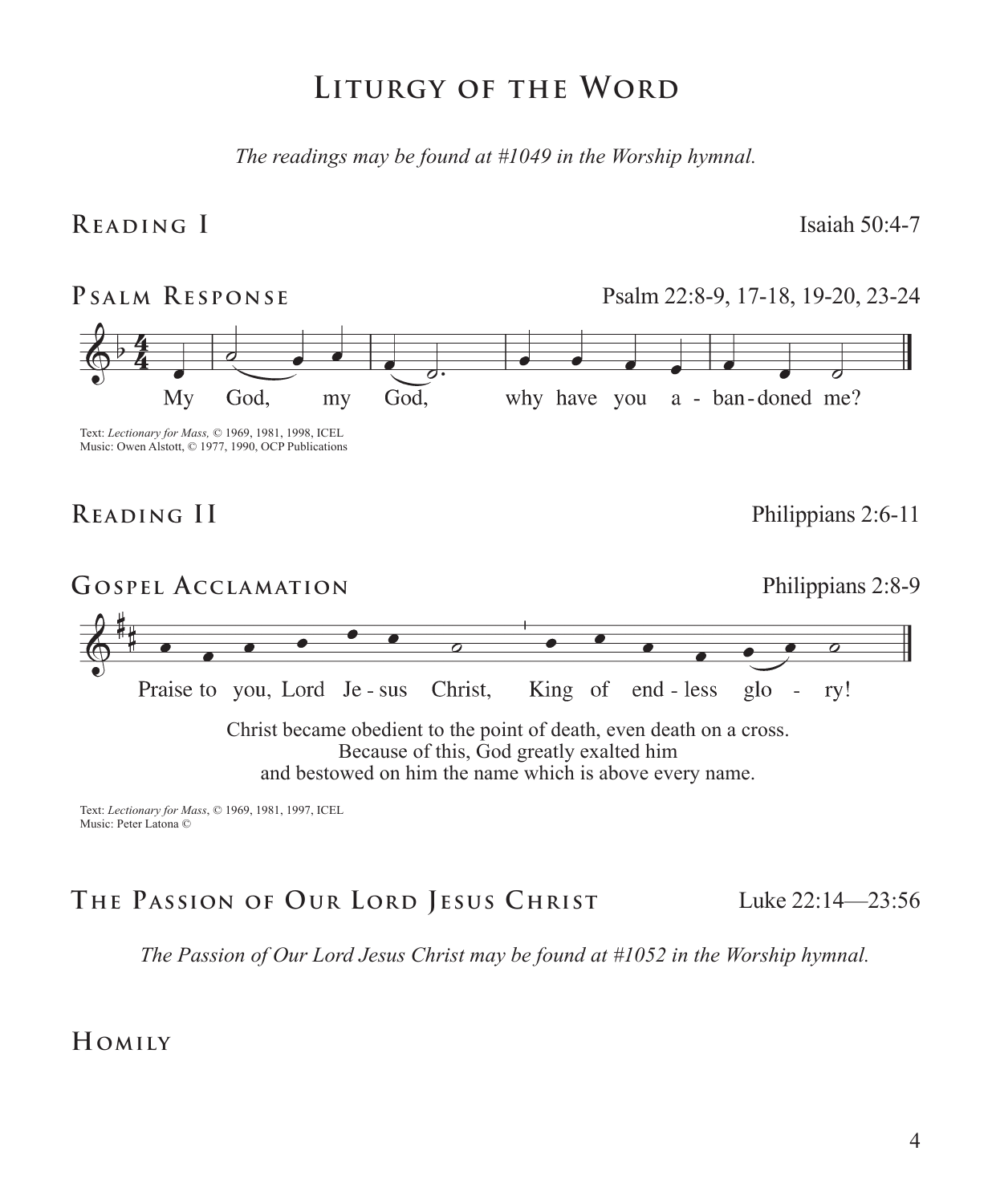# **Profession of Faith**

I believe in one God, the Father almighty, maker of heaven and earth, of all things visible and invisible.

I believe in one Lord Jesus Christ, the Only Begotten Son of God, born of the Father before all ages. God from God, Light from Light, true God from true God, begotten, not made, consubstantial with the Father; through him all things were made.

For us men and for our salvation he came down from heaven,

 *(All bow at these two lines.)*

and by the Holy Spirit was incarnate of the Virgin Mary, and became man.

For our sake he was crucified under Pontius Pilate, he suffered death and was buried, and rose again on the third day in accordance with the Scriptures. He ascended into heaven and is seated at the right hand of the Father. He will come again in glory to judge the living and the dead and his Kingdom will have no end.

I believe in the Holy Spirit, the Lord, the giver of life, who proceeds from the Father and the Son, who with the Father and the Son is adored and glorified, who has spoken through the prophets.

I believe in one, holy, catholic and apostolic Church. I confess one Baptism for the forgiveness of sins and I look forward to the resurrection of the dead and the life of the world to come. Amen.

UNIVERSAL PRAYER Response: Lord, hear our prayer.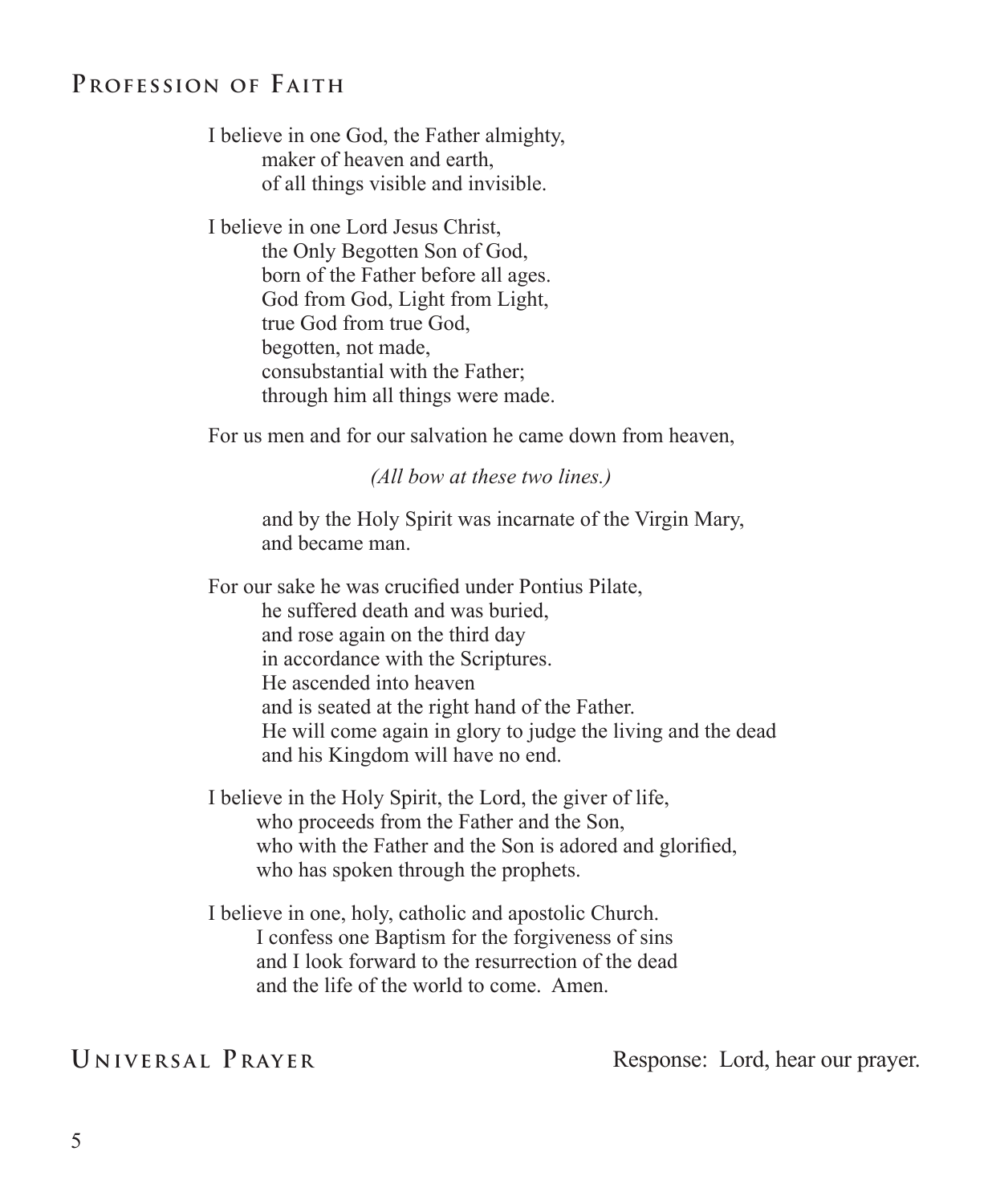# **Liturgy of the Eucharist**



Text: *Salve caput cruentatum*; ascr. to Bernard of Clairvaux, 1091-1153; tr. by Henry Baker, 1821-1877 Tune: PASSION CHORALE, 7 6 7 6 D; Hans Leo Hassler, 1564-1612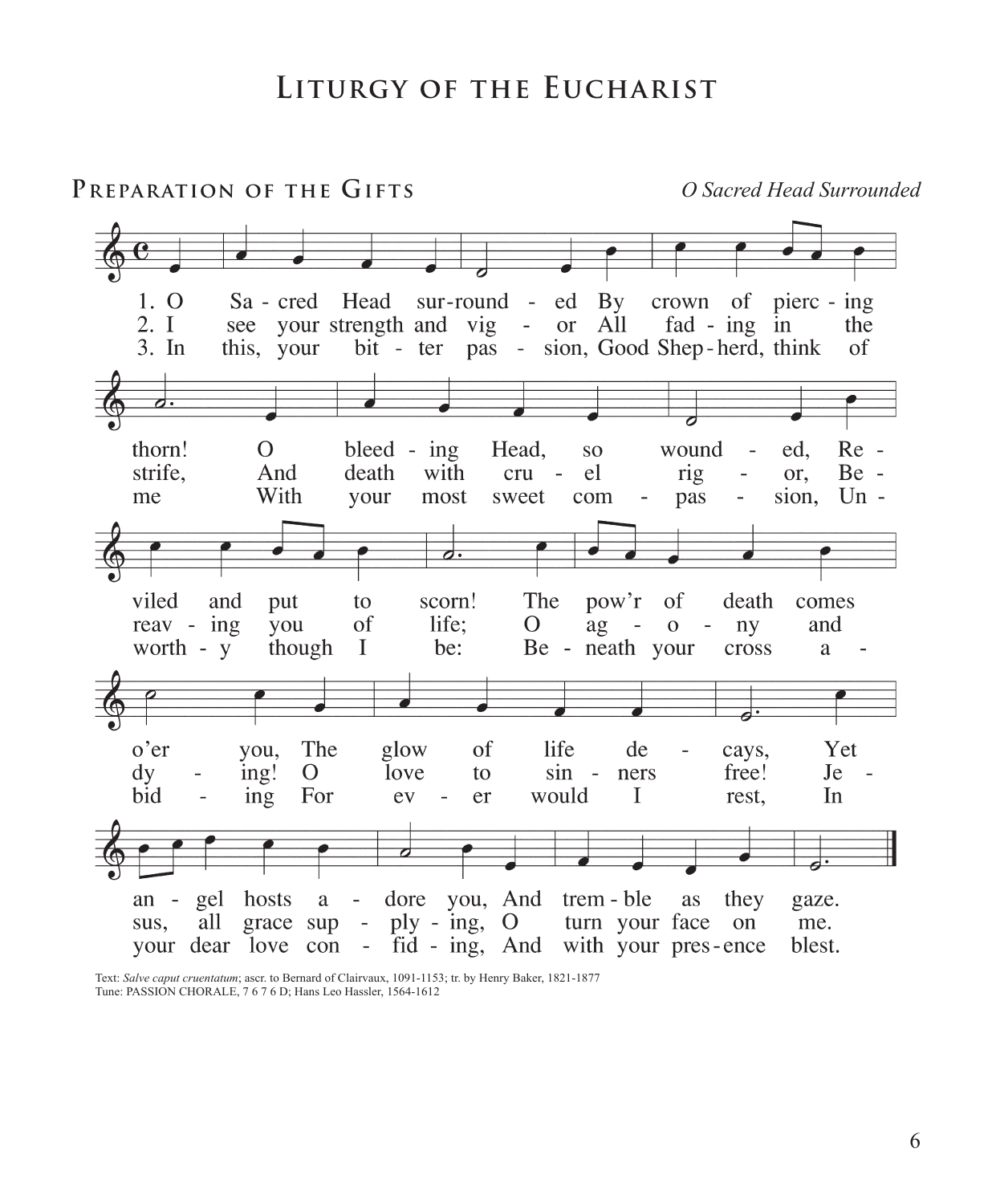# **Prayer over the Gifts**

# **Preface**

### **Sanctus**



Text: ICEL, © 2010 Music: *Heritage Mass,* Owen Alstott, © 1978, 2009, OCP Publications

# **Mystery of F aith**



Text: ICEL, © 2010

Music: *Heritage Mass,* Owen Alstott, © 1978, 2009, OCP Publications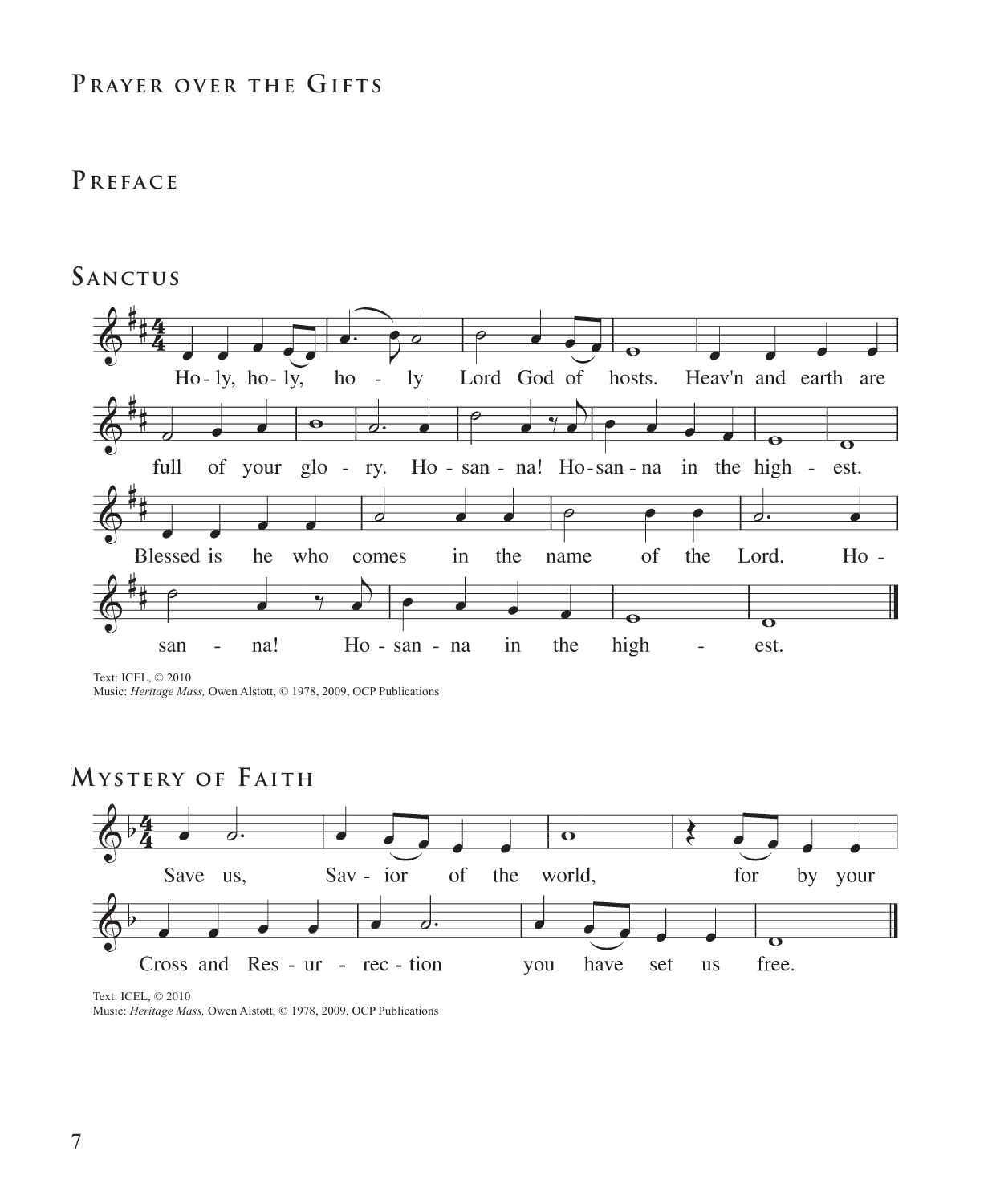GREAT AMEN



Music: *Heritage Mass,* Owen Alstott, © 1978, 2009, OCP Publications

# **Communion Rite**

# **L ord's Prayer**

# **Doxology**

# **Sign of Peace**

# **Agnus Dei**



Music: *Heritage Mass,* Owen Alstott, © 1978, 2009, OCP Publications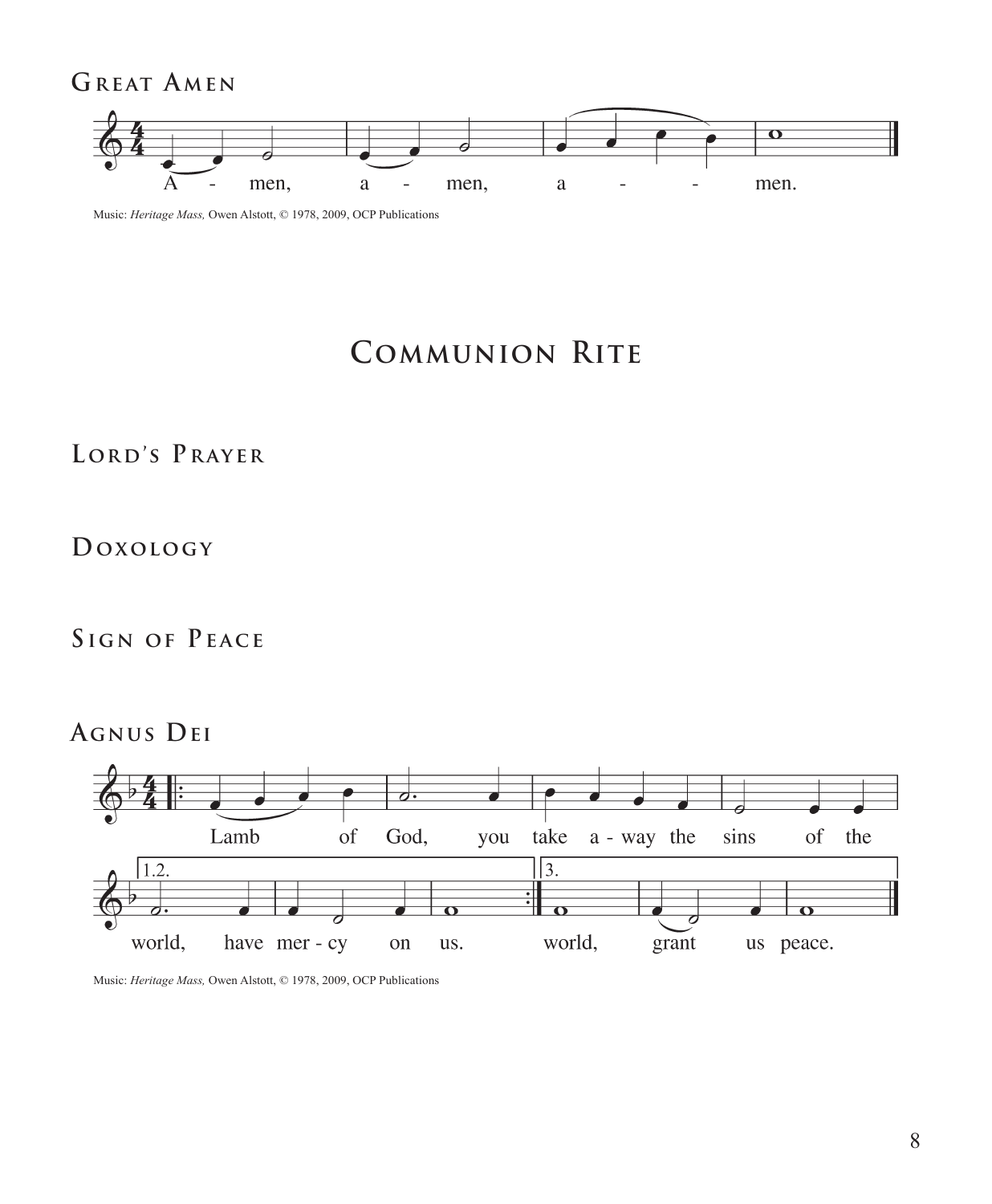### **C ommunion A ntiphon**



If you but trust in God to guide you, with steadfast hope through all your ways, God will give strength when pain surrounds you, and bear you through the darkest days, Who trusts in God's unchanging love builds on the rock that none can move.

What can you gain from fear and anguish, when terror builds to desperate sigh? What can it help, to moan and languish over dark moments as they fly? Our tribulations only press the heavier for such bitterness.

God knows our need for joy and laughter, they will be ours in God's own time; Then we will bask in love thereafter, and sing glad praise through days sublime. God's presence finds you unaware, surrounding you with loving care.

Nor think amid the heat of trial that God has cast you off unheard, That one whose hopes meet no denial must surely be of God preferred; Time passes and much change does bring, and sets a bound to everything.

Sing, pray and keep God's ways forever; you will be sheltered faithfully. And trust God's Word, which falters never; live into Love eternally. God never yet forsook at need the soul that trusted God indeed.

Text: Refrain, Matthew 26:42; adapt. James Biery, b.1956; Verses, Georg Neumark, 1641; tr. Catherine Winkworth, 1863; adapt. Marilyn Biery Music: James Biery, b.1956, © 2009 Birnamwood Publications

#### *(Choir)*

*Adoramus te, Christe, et benedicimus tibi: quia per sanctam crucem tuam redemisti mundum. Qui passus es pro nobis, Domine, miserere nobis.*

# PRAYER AFTER COMMUNION

*Adoramus Te* Giovanni Pierluigi da Palestrina *(1525-1594)*

We adore thee, O Christ, and we bless thee, because by thy holy cross thou hast redeemed the world. O Lord, who suffered for us, have mercy on us.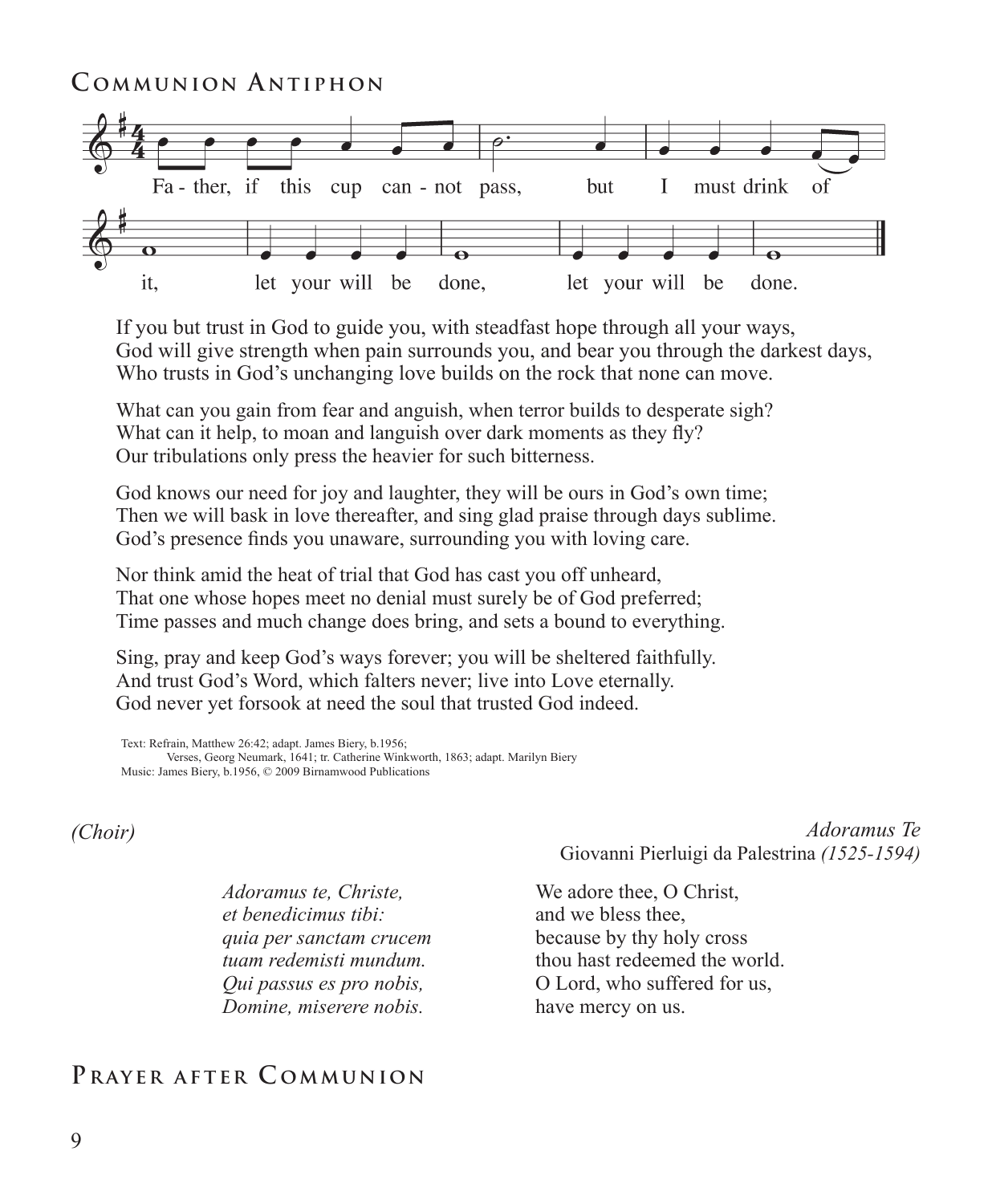# **Concluding Rite**

### **S olemn Blessing & Dismissal**

### **Recessional Hymn** *Ride On, Ride On in Majesty*



Text: Henry Hart Milman, 1791-1868, alt.

Music: WINCHESTER NEW, LM; Adapt. from *Musikalisches Handbuch*, Hamburg, 1690

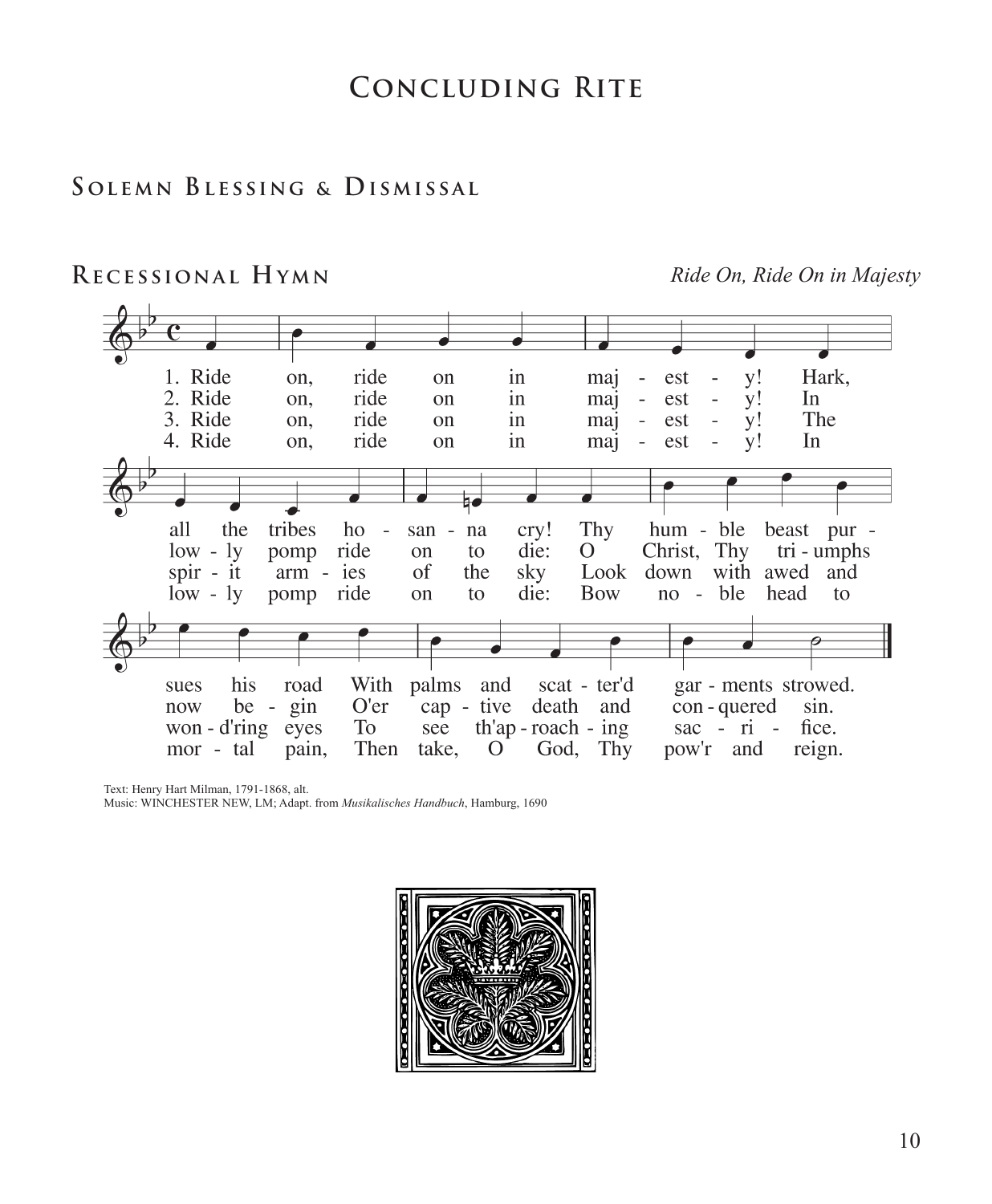

# **The Cathedral of Saint Joseph**

**1218 Eoff Street • Wheeling, West Virginia 26003 (304) 233-4121 • www.saintjosephcathedral.com**

Most Reverend William E. Lori, *Apostolic Administrator of the Diocese* Rev. Msgr. Kevin M. Quirk, J.C.D., J.V., *Rector of the Cathedral* Rev. Mr. Douglas Breiding, *Deacon*

> Mr. Matthew S. Berher, *Director of Music & Organist* Mr. Tyler J. Greenwood, *Associate Organist* Choir of the Cathedral of Saint Joseph

#### 80 CB

#### **Acknowledgements**

The Cathedral of Saint Joseph gratefully acknowledges the following holders of copyright whose materials are employed in this worship leaflet: *Psalm Response; Sanctus; Mystery of Faith; Great Amen; Agnus Dei; Father, If This Cup Cannot Pass* used with permission under OneLicense.net license #A-701662. *Gospel Acclamation* used with permission from Peter Latona. All rights reserved.